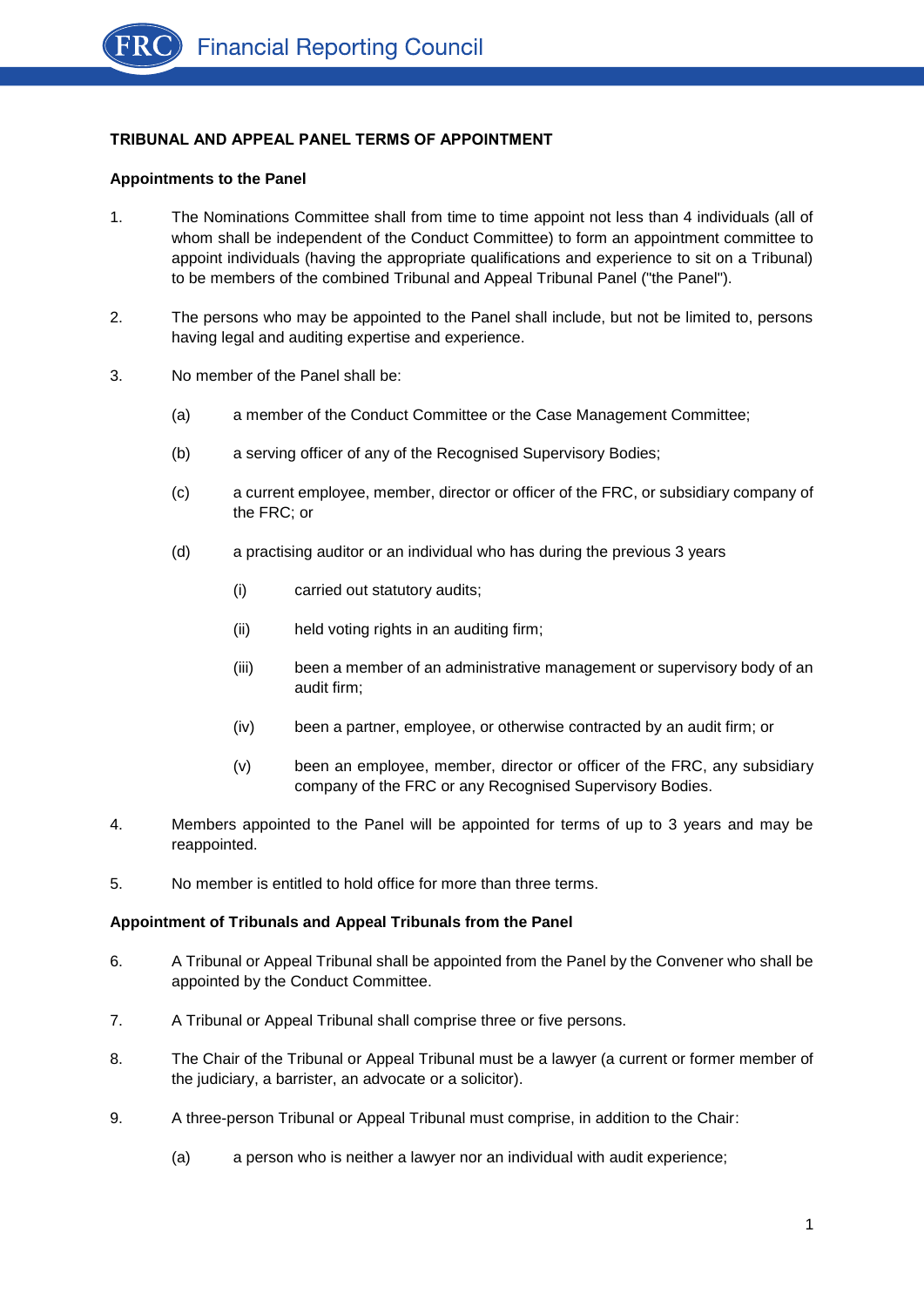- (b) an individual with audit experience.
- 10. A five-person Tribunal or Appeal Tribunal must include, in addition to a Chair:
	- (a) at least one person who is neither a lawyer nor an individual with audit experience;
	- (b) two (but no more than two) individuals with audit experience.
- 11. The Convener must, having regard to:
	- (a) the matters to be considered by the Tribunal or Appeal Tribunal;
	- (b) the availability, experience and expertise of the Panel members;

to determine the size and composition of the Tribunal or Appeal Tribunal required for each Hearing.

12. No member may be appointed to an Appeal Tribunal if he has had prior involvement with a particular case as a Tribunal member.

# **Attendance at Hearings**

13. The validity of proceedings shall not be undermined where a Tribunal or Appeal Tribunal member present at the former Tribunal or Appeal Tribunal hearing, since postponed or adjourned, is not present at subsequent proceedings.

## **Responsibilities of the Tribunal**

- 14. The Tribunal shall exercise those functions under the Audit Enforcement Procedure delegated to a Tribunal in Parts 5, 6, 7 and 9 including:
	- (a) considering all admissible evidence, including the evidence of witnesses placed before it by the Parties;
	- (b) announcing its findings and giving reasons for its decision;
	- (c) in the event of an adverse finding, receiving evidence and submissions in respect of Sanction;
	- (d) considering and announcing its decision on Sanction and giving reasons for its decision;
	- (e) considering and deciding the issue of costs<sup>1</sup> ;
	- (f) issuing a Final Decision Notice which will set out its findings and Sanction;
	- (g) in appropriate cases and with proper notice, considering and deciding whether to impose an Interim Order.
- 15. The Chair of the Tribunal shall exercise those functions under the Audit Enforcement Procedure delegated to a Tribunal Chair including:

l

<sup>1</sup> Audit Enforcement Procedure Rules 87 - 93